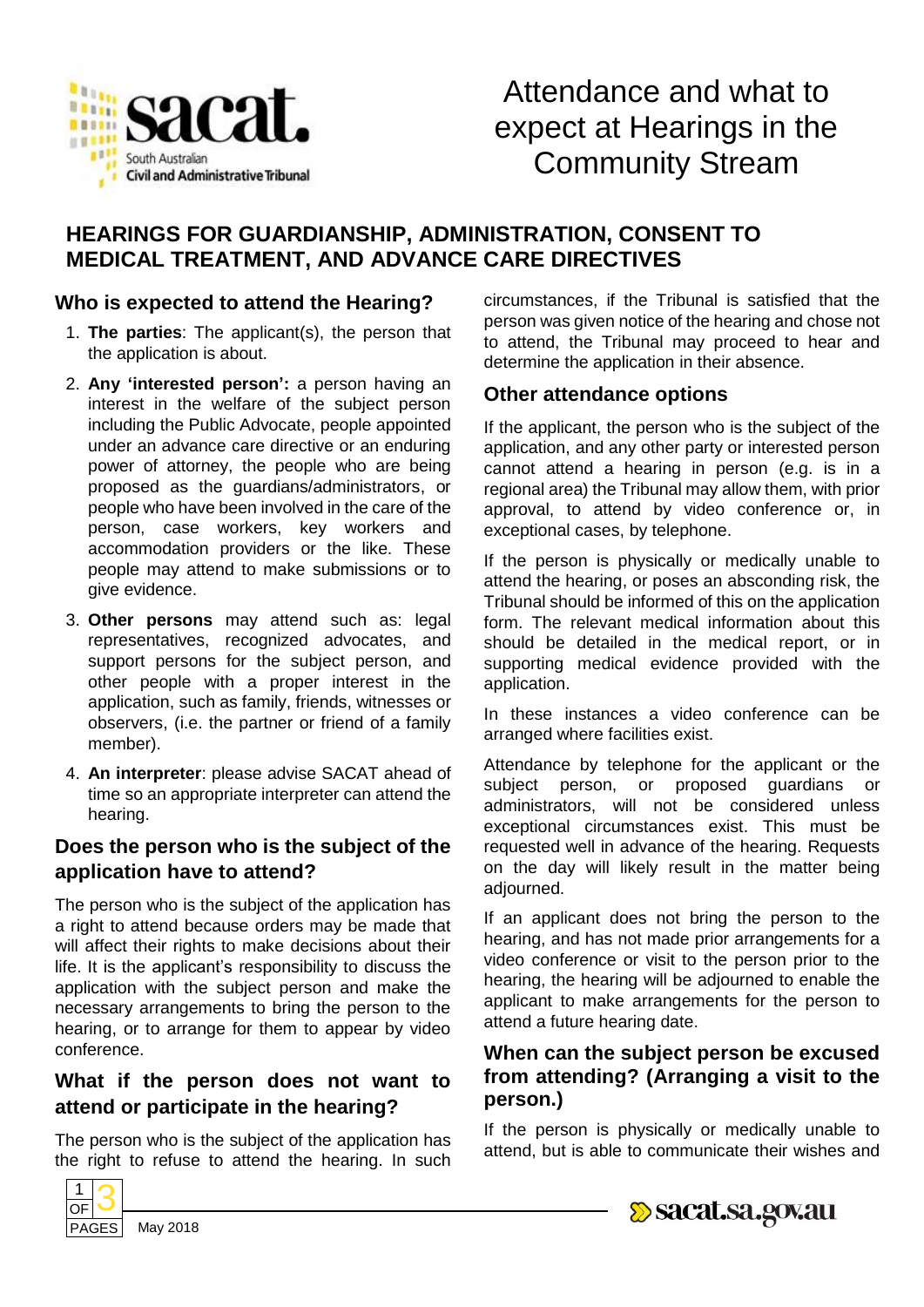**Hearings for guardianship, administration, consent to medical treatment, and advance care directives**



a video conference cannot be conducted (due to valid reasons), then consideration will be given to a Tribunal member visiting the person prior to the hearing in a hospital, an aged care facility or in their home, to discuss the application and to seek their views.

However, if the person cannot understand the basic issues about the application or cannot communicate their wishes due to the extent of their illness, then this should be clearly indicated on the application form and detailed in the medical report, or in the supporting medical evidence provided. In such instances the Tribunal will consider proceeding in the person's absence.

#### **What to expect at a hearing?**

The Tribunal will consist of either two members or a member sitting alone, depending on the nature of the application. Tribunal member/s will sit at the front of the hearing room at a desk facing the parties. Parties sit on chairs facing the member/s.

The hearing is less formal than a Court hearing and evidence is normally not given under oath. Tribunal member/s are not bound by the rules of evidence or procedure. However, SACAT must conduct an unbiased hearing and give each party and interested persons a fair opportunity to make relevant submissions or to give evidence. There is a requirement for each party to show courtesy and respect for the process.

You can address the member/s simply by calling them "Dr", "Mr" or "Ms" and then using their surname (which will be on a name plate on the member/s' desk). Each of the parties and any witnesses will be addressed in the same way by the member, or less formally if participants are comfortable with this.

Barring unforeseen circumstances, hearings will start on time. The average time for a hearing is approximately 60 minutes. Complex matters will take considerably longer.

In most cases parties will be advised of the Tribunal's decision and given brief reasons at the end of the hearing, with the Tribunal reserving the right to give more detailed reasons for its decision at a later time. Hearings are recorded so that there is an accurate record of what is said and a transcript will be available (at a cost) should any party or interested person choose to lodge an application for an internal review (an appeal).

#### **Presenting your case**

The tribunal member/s will explain at the outset what happens at a hearing. (You may be asked to make an oath or an affirmation before giving evidence to the Tribunal. This is simply a promise to tell the truth).

The applicant will usually be asked to speak first and the subject person and interested persons will then be given the opportunity to respond. Witnesses may be called, or witness statements and medical reports read out for people to comment on.

It is important for the member/s to speak first, then the applicant, and then the person, witnesses and interested persons. In some hearings there will be many people present. The tribunal member/s will let you know when you can speak.

Sometimes the tribunal member/s will ask other people to leave the hearing room so that they can speak to the subject person by themselves, or with their advocate, lawyer or the public advocate present.

The member/s will ask questions to clarify issues or obtain all of the information necessary so that they can make a fully informed decision. Try to limit what you have to say to the issues outlined in the application. The tribunal member/s may impose limits on your submissions, as only relevant issues are discussed at these hearings.

You do not have to use special language. You do not have to stand up when you are speaking to the tribunal member/s.

If you disagree with something someone else has said, do not interrupt them, but wait until they have finished speaking and then ask the member for an opportunity to comment.

Address your comments to the tribunal member/s and not to other people – remember that you are there for the tribunal member to make a decision about the matter.